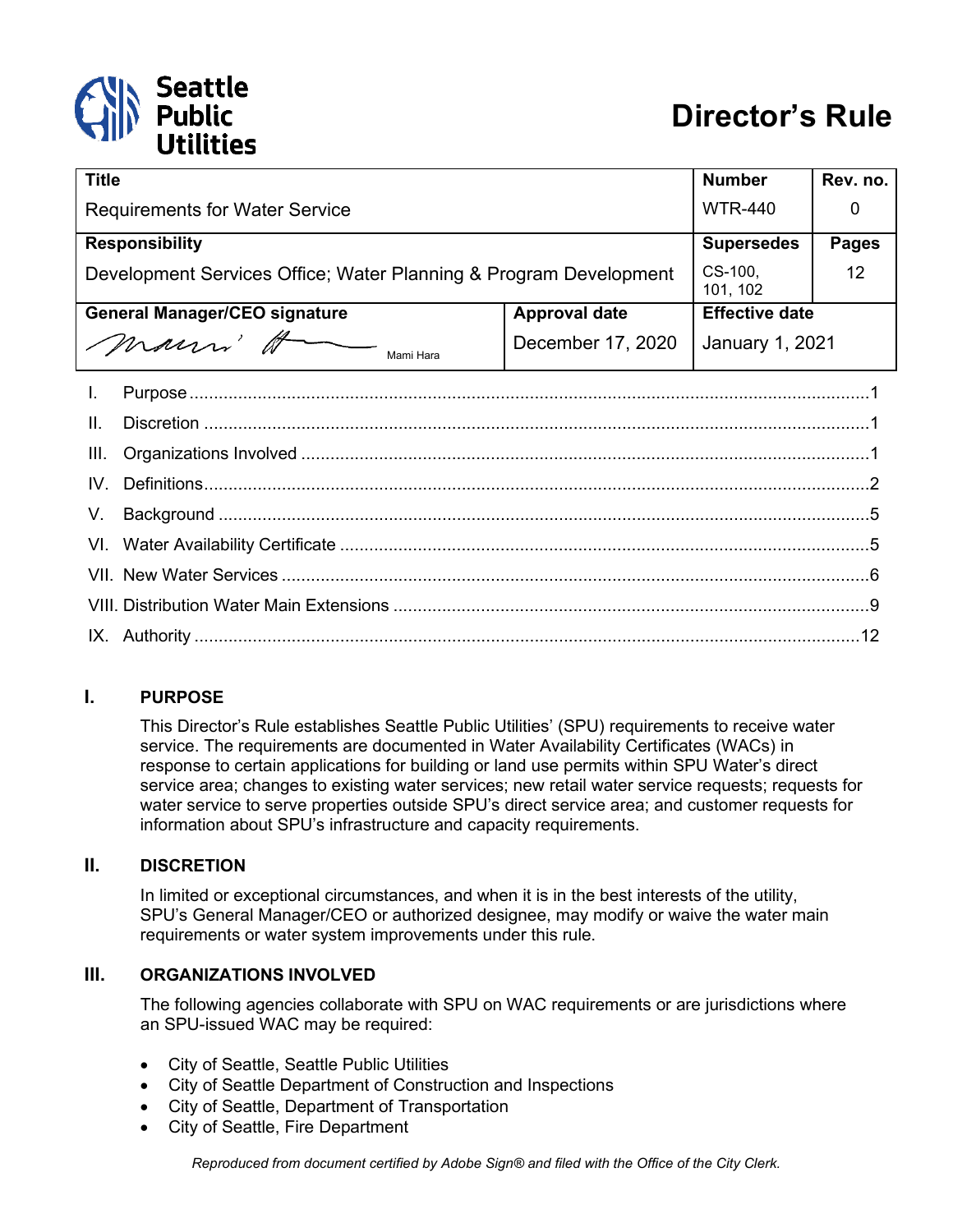- King County Fire District #2
- North Highline Fire District
- Shoreline Fire District
- King County Department of Permitting and Environmental Review
- City of Shoreline, Planning and Community Development
- City of Burien
- City of Renton
- City of Lake Forest Park
- Skyway Water and Sewer District

#### <span id="page-1-0"></span>**IV. DEFINITIONS**

*Active Water Service.* A water service, which includes a meter, tail run, and union, that connects to a parcel's private water line and has water running to the union.

*Applicant*. A parcel owner or owner's designee who is developing a parcel to be supplied with water service or is seeking a land use permit. Applicant manages the project and communicates with the City.

*Connection*. A newly constructed water main, water service, or other water system appurtenance tying into an existing water main by modifying the existing water main at the point of connection. An existing water main is commonly cut and modified with new fittings to accommodate connection of the newly constructed water line.

*Combination Service*. A water service that measures all water conveyed through the service regardless of whether the use is domestic or fire suppression.

*Cross-connection*. Any actual or potential physical connection between a public water system or a parcel's private water system and any source of non-potable liquid, solid, or gas that could contaminate the potable water supply by backflow (see Washington Administrative Code 246- 290-490).

*Distribution system*. A network of feeder and distribution water mains and appurtenances.

*Direct service area*. The retail service area served by SPU's water distribution system as defined by the current SPU Water System Plan.

*Distribution Water Main*. Any water main that is not a feeder main or a transmission pipeline and is defined in this section as a standard distribution water main, suitable water main, or obsolete distribution water main.

*Domestic Service*. A water service intended to supply the domestic consumption needs of a parcel.

*Feeder Mains*. Mains that convey water between one or more treated water storage/supply facilities and multiple distribution water mains. Most feeder mains are a minimum of 12 inches in diameter and supply distribution water mains, which in turn directly supply water services and fire hydrants. Feeder mains are not available for directly supplying new water services.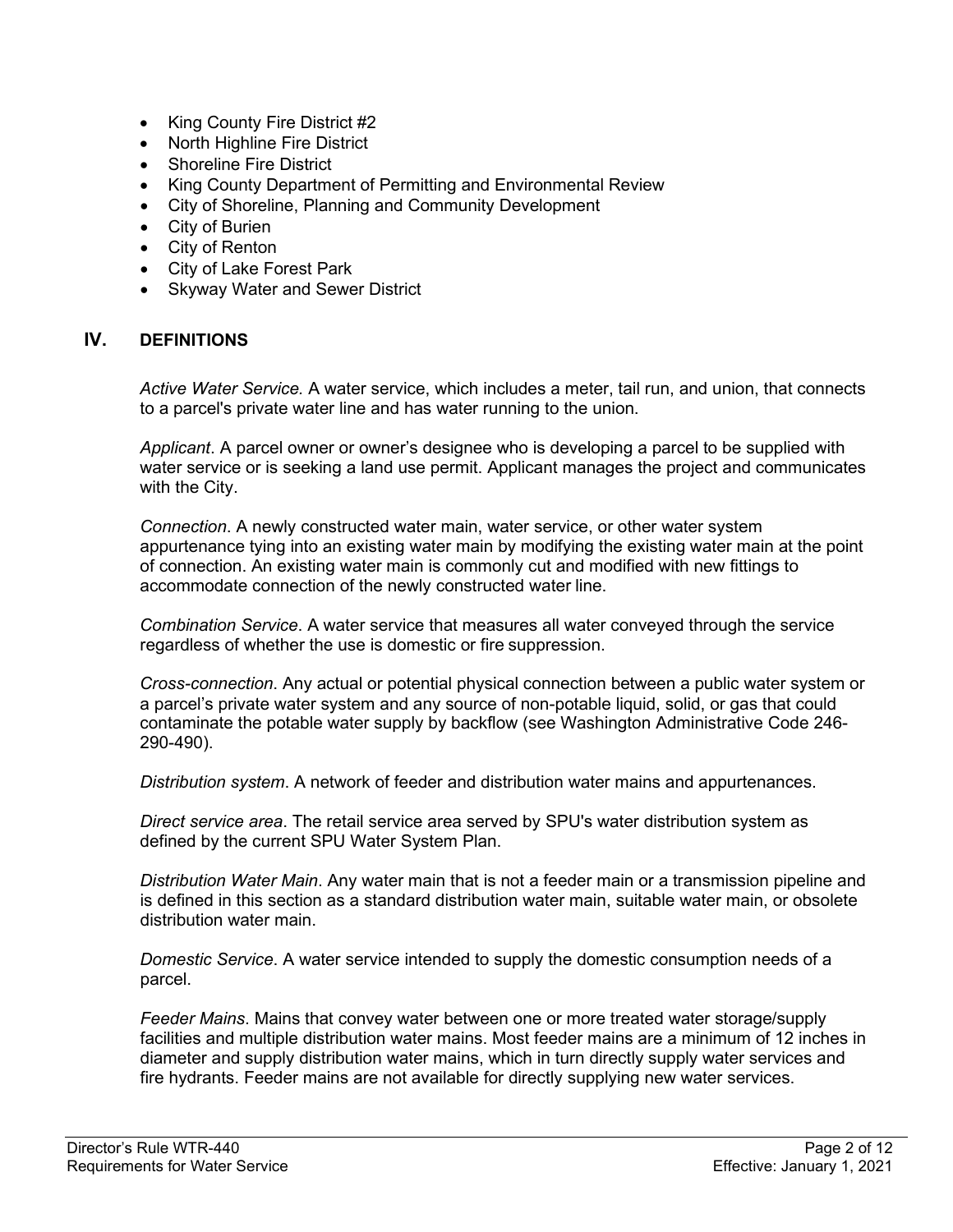*Feeder/Distributor Mains*. Feeder mains or specific feeder main segments designated by SPU to also serve as a distribution water main, directly supplying water services to properties that only abut a street occupied only by a feeder/distributor main.

*Fire Hydrant*. An outlet assembly intended to convey water from the distribution system to firefighters.

*Fire Service*. A meter-monitored water service intended to only supply a private parcel fire suppression system, which may include private fire hydrants.

*Irrigation Service*. A domestic water service dedicated to landscape irrigation needs for a parcel and to which no sewer bill is attached. Non-irrigation domestic or fire use is prohibited. The irrigation water service must have backflow prevention installed commensurate with the hazard (see Washington Administrative Code 246-290).

*Landlocked.* A parcel that does not abut any street right-of-way and is separated from the nearest street right-of-way by at least 10 feet of the parcel, which cannot serve as access to the parcel from the street right-of-way.

*Latecomer Agreement*. A contract between SPU and an applicant, pursuant to Revised Code of Washington (RCW) 35.91 and Seattle Municipal Code (SMC) 21.80, which allows an applicant to recover a portion of the costs of installing new utility system improvements from other benefiting parcels at the time they connect to the new system improvements.

*Master Meter*. A metered water service from an SPU-owned water main, serving more than one legal parcel when a homeowner's association exists.

*No-Taps Water Main*. Pipes not designated for directly supplying metered water services to a parcel, which include (1) transmission pipelines; (2) feeder mains that are not designated as feeder/distributor mains; (3) supply feeders; (4) portions of any water main passing through a street intersection; (5) portions of any water main located interior to the line valves controlling a water main grid junction, such as a "tee" or "cross"; and (6) any water main designated with a "No Tap" restriction by SPU.

*Obsolete Distribution Water Main*. A distribution water main not constructed of ductile iron, cast iron, C-900 polyvinylchloride (PVC) pipe, or a combination of these materials.

*Parcel.* A tract or plot of land, including unit lot subdivisions under SMC Title 23, Land Use Code. For the purposes of this rule, individual unit lots are considered separate parcels.

*Pressure Zone*. A geographic sub-area within the Direct Service Area intended to be supplied with water from one or more sources having a common effective elevation.

*Private Fire Hydrant*. A privately owned and maintained fire hydrant, supplied directly or indirectly by an SPU fire service.

*Private Water Line*. The customer-owned water pipe that extends from the public water service union onto the parcel and connects to the parcel's water plumbing system. Private water lines will not cross any other water line.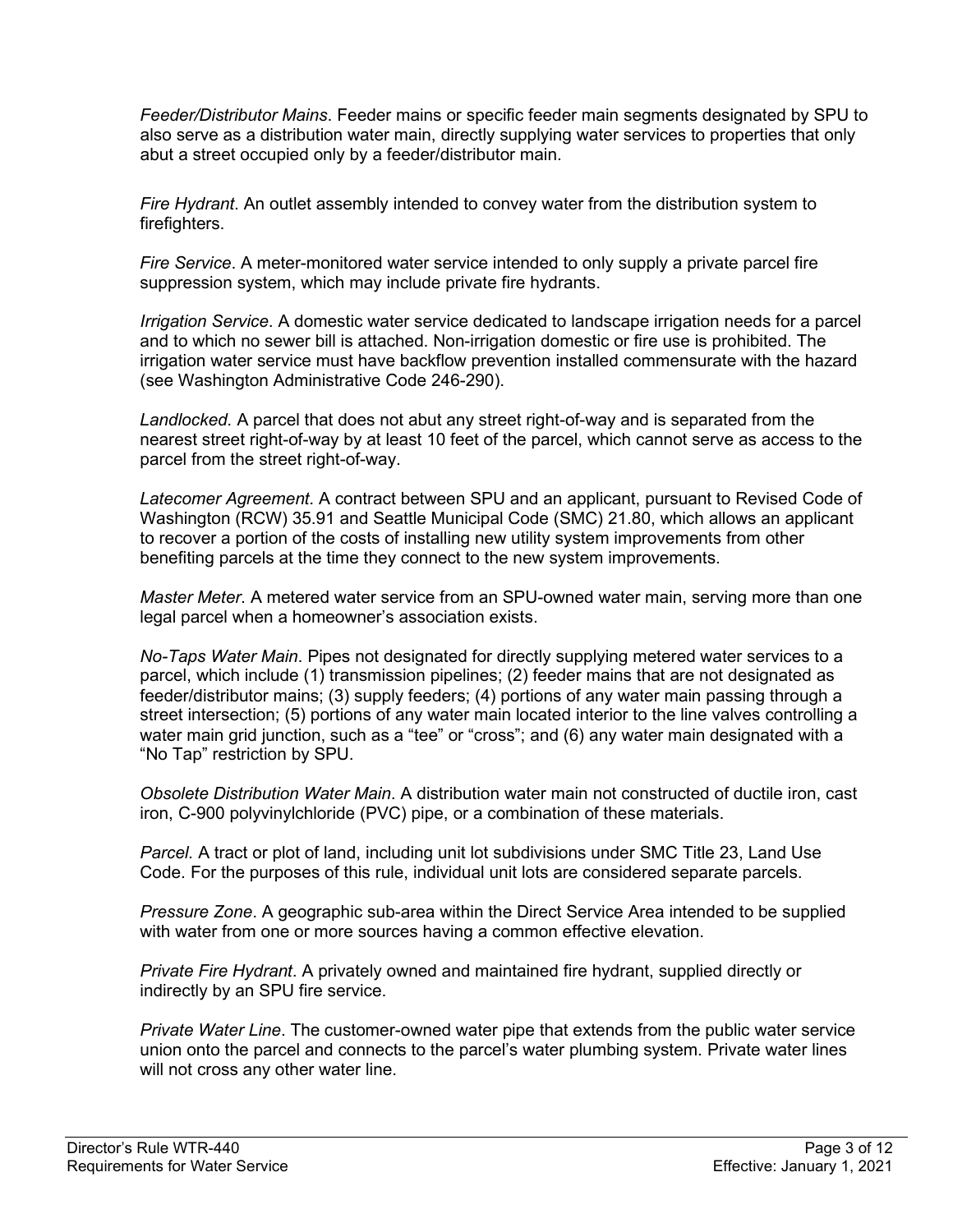*Private Water Main*. A customer-owned water pipe extending from the water service union point on a master metered SPU water service to more than one structure occupying more than one parcel or to supply a private fire hydrant and any combination of other water uses.

*Standard Distribution Water Main*. A distribution water main conforming to SPU's current design standards, including material, diameter, valve spacing, fire hydrant spacing, corrosion protection, joint restraint, and other requirements applicable to the water main type and its location.

*Suitable Water Main*. A nonstandard distribution water main or feeder/distributor main that is not classified as an obsolete distribution water main or a no-taps water main and has adequate flow and pressure level for a parcel(s) proposed water services.

*Supply Feeder*. A feeder main that conveys water from one pressure zone through areas served by other pressure zones. Supply feeders may carry water at an inappropriate pressure for the area they transect and may have no active connections with the distribution water mains they may cross.

*Tap*. Adding an outlet and outlet shutoff valve to supply a newly constructed water main, water service or other water system appurtenance.

*Transmission Pipeline*. A large-diameter pipe used to provide SPU's and its wholesale customers' distribution systems from primary water treatment plants and regional storage facilities.

*Water Availability Certificate (WAC)*. The document SPU prepares for applicants that confirms SPU water infrastructure exists to supply the parcel(s). The document identifies requirements, system improvements, and conditions necessary to provide water service to the parcel. A WAC is required for most development projects in Seattle and in other jurisdictions within SPU's direct service area. WACs are issued based on the code requirements in effect upon application. A new application is required once an existing WAC has expired as stated on the certificate.

*Water Service*. The portion of the SPU water distribution system dedicated to providing metered water to a specific account and parcel. The water service begins at the water main, continues through the meter, and ends at the water service union. New water services shall extend in perpendicular alignment from a standard distribution or suitable water main abutting the parcel to be served by that water service and conform to City of Seattle (COS) Standard Plans for Municipal Construction and SPU Design Standards and Guidelines.

*Water Service Manifold:* A 2-inch diameter, SPU-owned water service conveyance that serves up to seven  $\frac{3}{4}$ -inch diameter, or four 1-inch diameter water services, or a combination of  $\frac{3}{4}$ -inch and 1-inch diameter services supplied from an adjacent water main tap according to SPU standard water service plans. A manifold assembly consists of a 2-inch diameter supply line perpendicular to the supplying water main and a distribution arm installed parallel to the water main and immediately adjacent to water service meter assemblies which extend as perpendicular lateral lines off the manifold distribution arm.

*Water Service Union*. A coupling or flanged connection at the end of SPU's water service, connecting the water service to the privately-owned water line.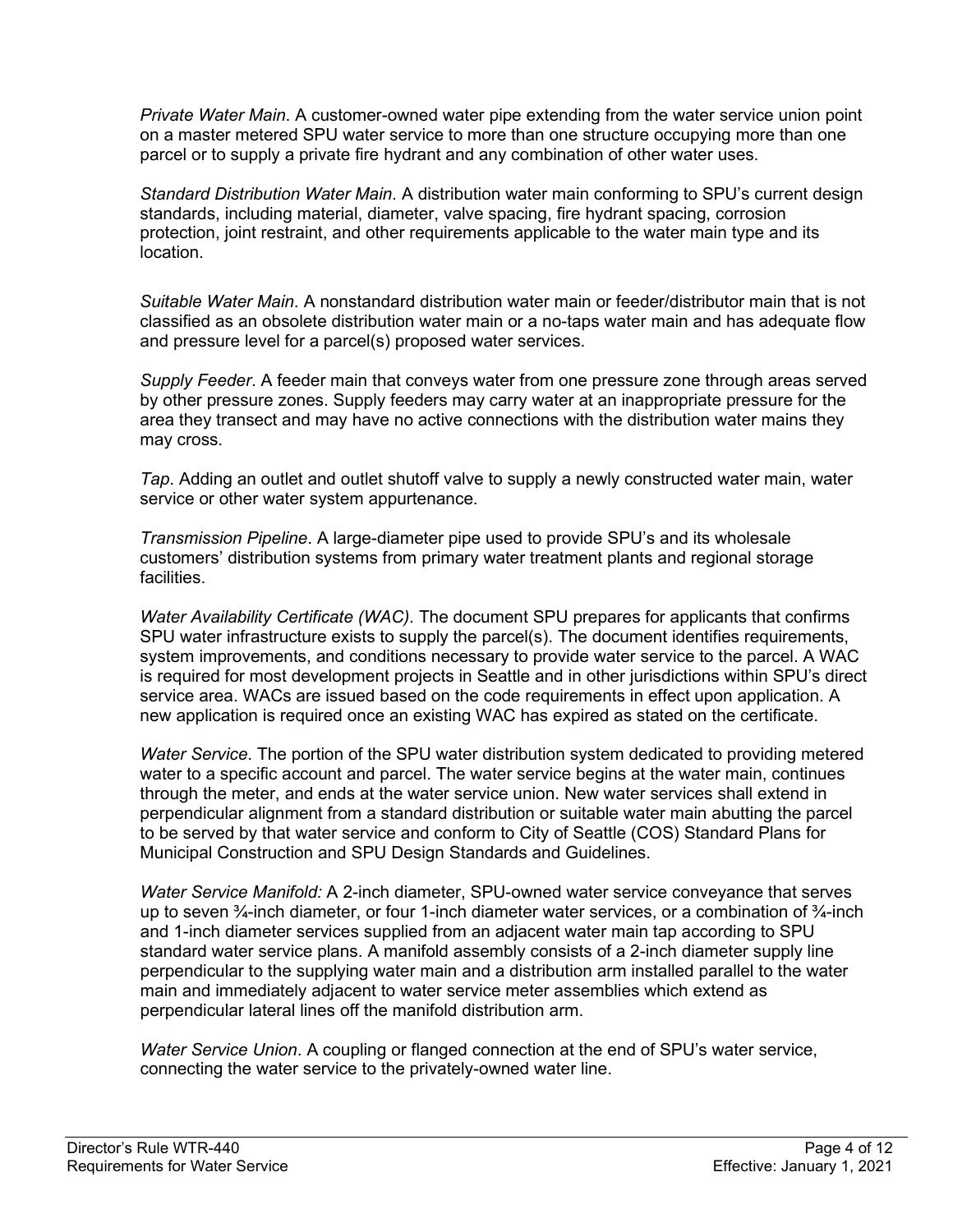## <span id="page-4-0"></span>**V. BACKGROUND**

The Revised Code of Washington (RCW) 19.27.097, requires that building permit applicants provide proof that water infrastructure exists to supply a new development for the intended use of the building. Evidence may be in the form of a letter from an approved water purveyor stating the ability to provide water, or another form sufficient to verify the existence of an adequate water supply. For Seattle, the evidence of adequate water supply is documented in the WAC. SPU also requires a WAC for new water services or changes to existing water services.

#### <span id="page-4-1"></span>**VI. WATER AVAILABILITY CERTIFICATE**

- A. The WAC outlines provisional basic water service requirements and system improvements (water main extension, fire hydrants, valves, etc.) that are necessary for a proposed development project or a new service to receive water from SPU's distribution system. Ifthe water main to which a parcel is required to connect to requires payment of a Latecomer Agreement (or other) fee, then the WAC also provides the reimbursement payment amount that may be due prior to connection to the water main.
- B. There are two ways to apply for a WAC:
	- 1. If your project is within the City of Seattle and you require a building permit or a master use permit for a platting action from Seattle Department of Construction and Inspections (SDCI), SDCI will request a WAC for you as part of their process.
	- 2. Apply directly to SPU for a WAC if your project is:
		- a. In an SPU direct water service area outside of the City of Seattle, or
		- b. Within the City of Seattle but does not require a building permit or a master use permit for a platting action from SDCI.
- C. An approved WAC is required for approval of building construction or land use permits within SPU's direct service area. There are four WAC statuses that may be issued depending on the following conditions:
	- 1. Approved
		- a. The number and size(s) of the water services requested for the project can be accommodated by the existing water system with no changes to the system.
		- b. If a parcel is reconfigured or subdivided, a WAC will be issued assigningthe existing water service to the parcel closest to the existing water meter and abutting the originating water main.
	- 2. Approved for Existing Service
		- a. An existing water service shall be retained with no change; or
		- b. The proposed project does not require water service; or
		- c. The reuse of an existing inactive water service with verification that the water service meets SPU standards for reactivation.
	- 3. Not Approved
		- a. A water main extension or other water system improvement is required. Inorder to receive an Approved WAC, an Approved with Contract WAC will be issued when the applicant signs a contract provided by SPU to make the water main extension or other required system improvement; or
		- b. SPU may require water system improvements other than a water main extension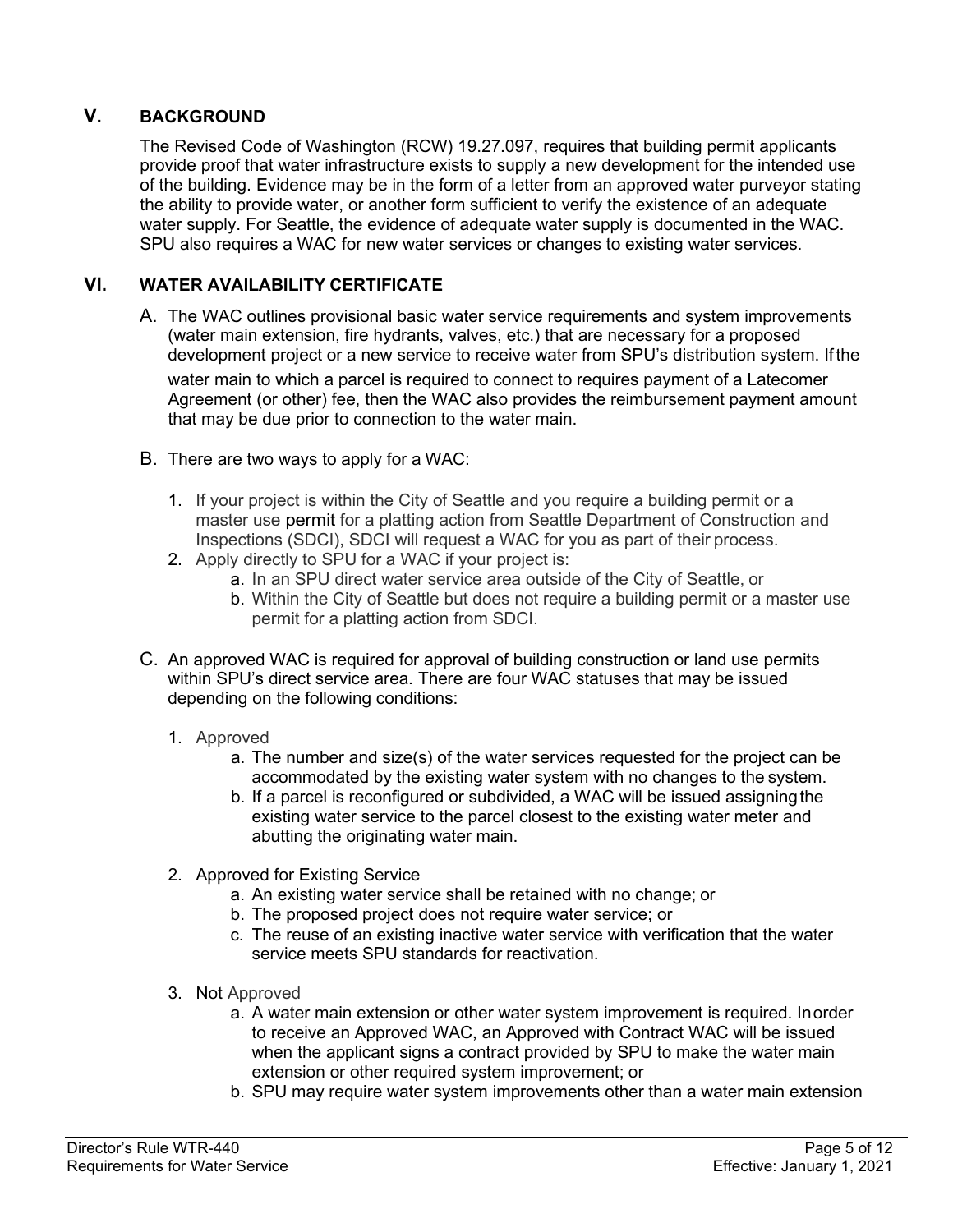in order to serve the parcel. These improvements may include but are not limited to new fire hydrants and valves. If changes to the distribution system are required to provide water to the parcel, SPU shall describe the required changes to allow new service connections.

- c. Any division, redivision, or lot boundary adjustment of land that has the effect of avoiding water main installation or other appurtenance requirements shall not change the installation requirements under this rule that would apply before the division, redivision, or lot boundary adjustment.
- 4. Approved (with Contract)

The parcel owner has signed a contract provided by SPU initiating a water main extension or other required water system improvements within SPU's distribution system and has paid the associated charges.

- D. The WAC provides information to allow for planning of the water infrastructure improvements that may be necessary for the proposed project. If the proposed project has changes which impact the water service requirements, the existing WAC shall no longer apply. The applicant must apply for a new WAC to allow SPU to evaluate the proposed changes.
- E. Upon WAC expiration, a new WAC application is required. Changes to the project impacting the water service requirements, existing infrastructure, or SPU requirements may result in different or additional requirements to receive water service.
- F. Conditions not specifically described in this rule, shall be evaluated on a case-by-case basis.
- G. An applicant may request a review of the requirements made on the WAC by applying for [a](http://www.seattle.gov/util/cs/groups/public/%40spu/%40dso/documents/webcontent/01_032179.pdf) [Determination Review Request.](http://www.seattle.gov/util/cs/groups/public/%40spu/%40dso/documents/webcontent/01_032179.pdf) Refer to Director's Rule [ENG-430 f](http://spuwebcms/cs/groups/public/%40spuweb/%40policy/documents/webcontent/1_041680.pdf)or more information.

## <span id="page-5-0"></span>**VII. NEW WATER SERVICES**

#### **A. General Requirements**

The following conditions are required to allow a new water service connection to an existing water main. If the following conditions are not met, system improvements specified by SPU according to this rule will be required, and the WAC shall not be approved until such requirements are met.

- 1. In addition to other requirements outlined in chapter 17 of SPU's Design Standards and Guideline, all new SPU water services shall be supplied from an existing distribution water main when the following conditions exist, as applicable:
	- a. The water main is designated as a distribution water main or a feeder/distributor main, is free of any "no-tap" restrictions, and is not an obsolete distribution water main; and
	- b. The parcel abuts an existing standard distribution or suitable water main; and
	- c. The diameter of the proposed domestic or combination service is one nominal size less than the diameter of the distribution water main to be connected to; and
	- d. The diameter of the proposed fire service is one nominal size less than the distribution water main diameter to be connected to for mains supplied from only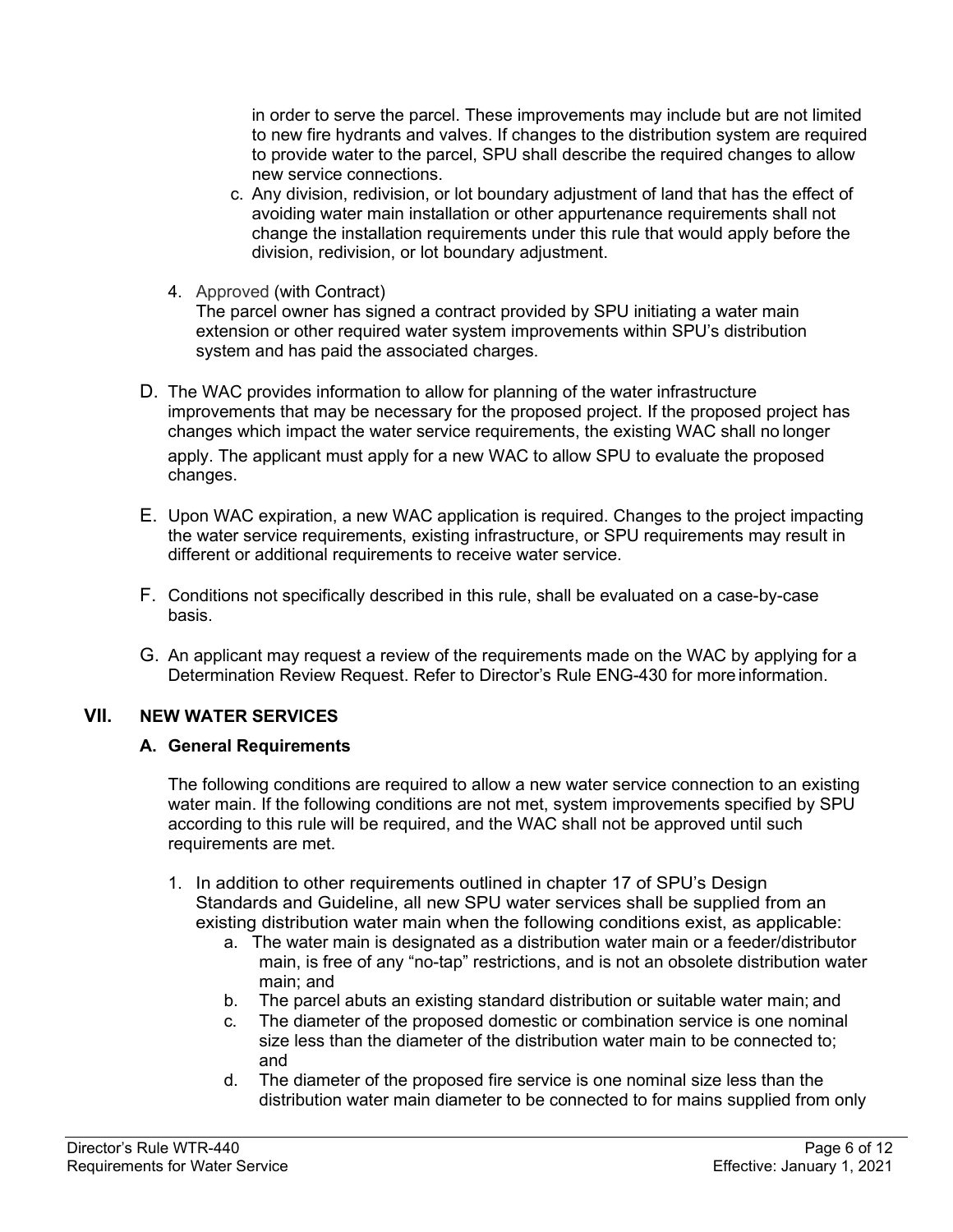one direction; and

- e. The diameter of the proposed fire service is no larger than the diameter of the distribution water main diameter to be connected to for mains with a looped supply; and
- f. The existing system has the capacity to meet the flow and pressure requirements for the proposed new service in addition to meeting the flow and pressure requirements for the existing services.
- 2. SPU shall select the main to be connected to when more than one standard distribution or suitable water main abuts the parcel to be served.
- 3. A maximum of seven  $\frac{3}{4}$  inch-water services may be allowed to connect to an existing 2-inch-diameter water main not classified as an obsolete distribution water main, in lieu of requiring a standard distribution water main, only when determined by SPU. The maximum number of water services is for the entire length of the designated water main.
- 4. A nonstandard-sized water main that is greater than 2 inches in diameter and not classified as an obsolete distribution water main has a maximum number of water services that can be connected to it as determined by SPU. The maximum number of water services is for the entire length of the designated water main.
- 5. Proposed water services larger than 1-inch diameter shall be tapped on water mains, separated by a minimum of 2 feet in concentrations of no more than two taps per trench.
- 6. Each legal parcel shall be served by one domestic water service, with the following exceptions:
	- a. SPU may allow parcels not abutting a water main to be served by private water lines from a master meter. In such cases, owners of each legal parcel or living unit within the boundary of the parcel must sign and record a covenant that prohibits them from requesting individual service directly from SPU's distribution system. The use of a private water main or master meter does not preclude any otherwise required system improvements; or
	- b. For the purpose of providing multiple alternative water supply paths, certain parcels may be served by more than one domestic service due to the critical nature of the occupancy's water needs, such as hospitals, hotels, nursing homes, large businesses, or similar facilities; or
	- c. A community or campus containing more than one landlocked legal parcel may be supplied with one water service at the perimeter of that collection of separate landlocked parcels. However, if the community of legal parcels extends more than 300 feet from its access to a street right-of-way or from another parcel occupied by an SPU water main, SPU may require extension of an SPU standard distribution water main within a minimum 15-foot easement to serve individual landlocked parcels in that community or campus.
- 7. SPU will not approve multiple domestic services for a single legal parcel of land to facilitate separately billing multiple building owners or tenants.
- 8. Water service shall comply with SPU's current cross-connection control policy.
- 9. Customers shall be responsible for the cost of installing new water services or changing an existing water service.
- 10. When three or more water services are required on cast-iron pipe within a distance of 5 feet or less, SPU shall require a segment of the impacted pipe to be replaced with ductile iron pipe.
- 11. Manifolds:
	- a. If a parcel abuts a standard distribution or suitable water main, water service to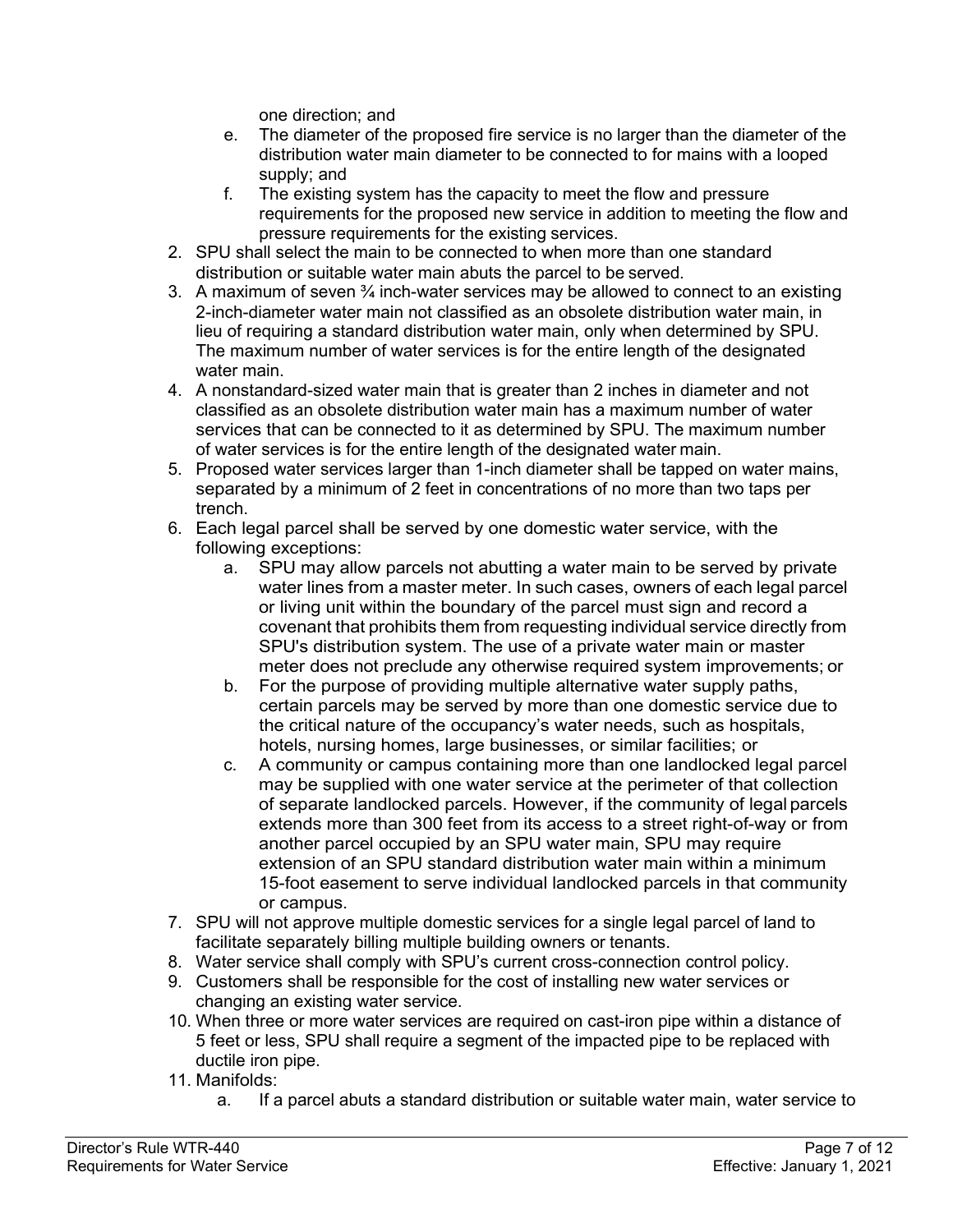the parcel via a manifold is allowed for up to four adjacent parcels. Themanifold shall be located to facilitate the shortest feasible perpendicular connection to each parcel served as determined by SPU.

- b. Parcels not abutting a standard distribution or suitable water main may be allowed to use manifolds, under the following conditions:
	- i. No more than seven  $\frac{3}{4}$ -inch diameter or four 1-inch diameter individual services are allowed; and
	- ii. No more than two water main taps and 14 total services are needed to supply all parcels; and
	- iii. Water services greater than 1-inch diameter shall require individual taps, with associated valves and fittings.
- c. A front parcel immediately adjacent to the manifold may be allowed to connect to the manifold when the above requirements are met.

## **B. Private Water Lines and Easements**

- 1. When authorized by SPU, a private water line between the SPU water service union and the structure served may occupy a portion of one or more parcels not served by that private water line when:
	- a. The parcel served is landlocked; and
	- b. The parcel served has been granted easement rights for the private water line by the parcel crossed by the private water line; and
	- c. Additional utilities may be allowed within the water utility easement when required clearances and setbacks with other utilities are met.
- 2. Private water lines shall be on a private parcel and not in the public right-of-way unless approved by SPU and the agency having jurisdiction over the public rightof- way.
- 3. Private water lines shall follow the shortest path from the water service union to the parcel or unit being served. Private water lines are not allowed under buildings.
- 4. Private water lines up to 1 inch in diameter may be bundled in a casing. The easement for one private water line or for a casing pipe containing bundled private water lines must be no less than the permitting agency's required setbacks with a maximum requirement of 5-feet. If water lines are not bundled in a casing, a minimum of one additional foot of easement width must be allowed for each additional private water line. The easement must be continuous from the water meter to the parcel served by that meter. The following conditions must be met:
	- a. Bundled private water lines shall be installed in a casing pipe from SPU unions to landlocked parcels; and
	- b. Each private water line in the bundle shall be separately identified on both ends; and
	- c. A casing shall be occupied by no more than seven water lines and shall be of sufficient diameter to accommodate a compressed bundle of lines within 50 percent of its cross-section area.
- 5. Private water lines shall be impermeable to petroleum products.
- 6. At the time of construction, SPU reserves the right to inspect private water lines for location, setbacks, easements, and other specifications outlined in this rule.
- 7. A private easement across an adjacent parcel shall not preclude the requirement of a water main extension, water main modification, and/or water service installation perpendicular to an abutting standard distribution or suitable water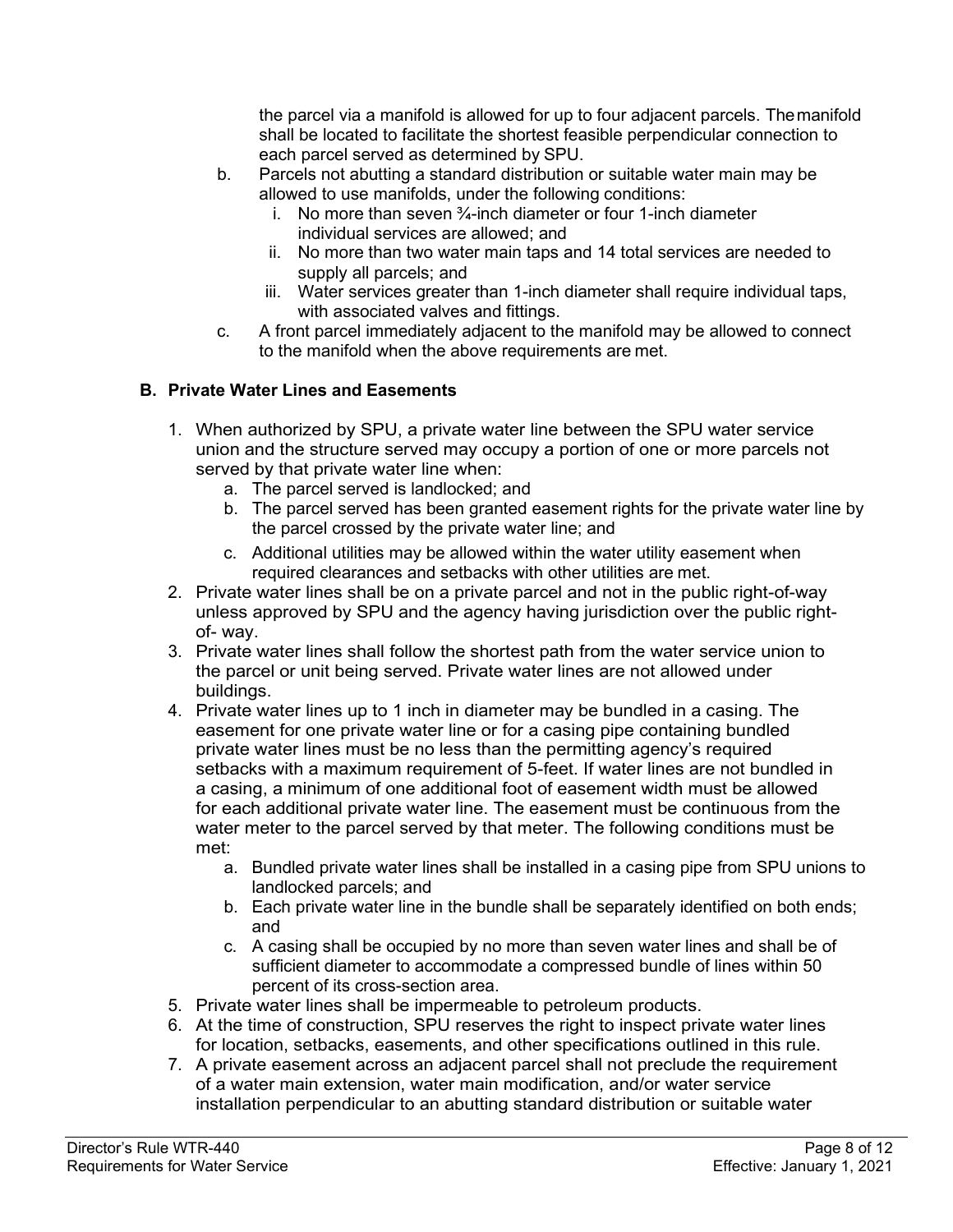main if otherwise required by this rule.

8. All required easements shall be obtained by the applicant and recorded; a copy must be provided to SPU when applying for the water service.

#### **C. Metering Requirements**

- 1. All water service connections to SPU's water distribution system shall be metered (see Washington Administrative Code 246-290-496).
- 2. Parcels that are served by a master meter or a privately-owned-water distribution system, or share a common fire or irrigation service must provide the following when applying for water service for the parcel:
	- a. A signed, recorded covenant in a form approved by SPU running with the land for each legal parcel or living unit within the boundary of the parcel prohibiting the owners of those parcels from requesting individual service directly from SPU's distribution system; and
	- b. Documentation of the creation of a homeowners' association which shall be responsible for the operating, maintaining, repairing, and replacing the privatelyowned water mains, water line, and shared water lines and for paying all SPU utility charges.
- 3. Customer-owned meters used for measuring water consumed by individual occupants within a facility served by a single SPU water meter shall not be read or billed by SPU. Refer to "Third Party Billing Regulation," Seattle Ordinance 121320.

#### **D. Service Area Exceptions**

- 1. Parcels within SPU's direct service area may obtain water service from an adjacent water utility only when mutually agreed to in writing by SPU and the other water utility.
- 2. SPU shall only consider an application for direct water service to a parcel not located within SPU's current direct service area when the water utility whose retail service area includes the parcel has requested in writing that SPU serve the parcel and all other applicable requirements by SPU have been satisfied.
- 3. New or changed water services in the Skyway Critical Water Supply Service Area, currently served by SPU, shall be transferred to the appropriate adjacent water utility if mutually agreed to by the respective utilities.

#### **E. Fire Services**

- 1. All parcels are eligible for separate or combination fire services as necessary to provide adequate fire protection.
- 2. Local Fire Department regulations govern fire protection sizing and requirements.

#### <span id="page-8-0"></span>**VIII. DISTRIBUTION WATER MAIN EXTENSIONS**

Water main extensions are required when an existing standard distribution or a suitable water main designated to serve the parcel does not extend across the full parcel boundary. SPU may also require installation of a water main due to system needs, such as adequate fire flow, system redundancy, or health and safety. The cost of the water main extension is borne by the applicant. Some cost may be recovered by a Latecomer Agreement.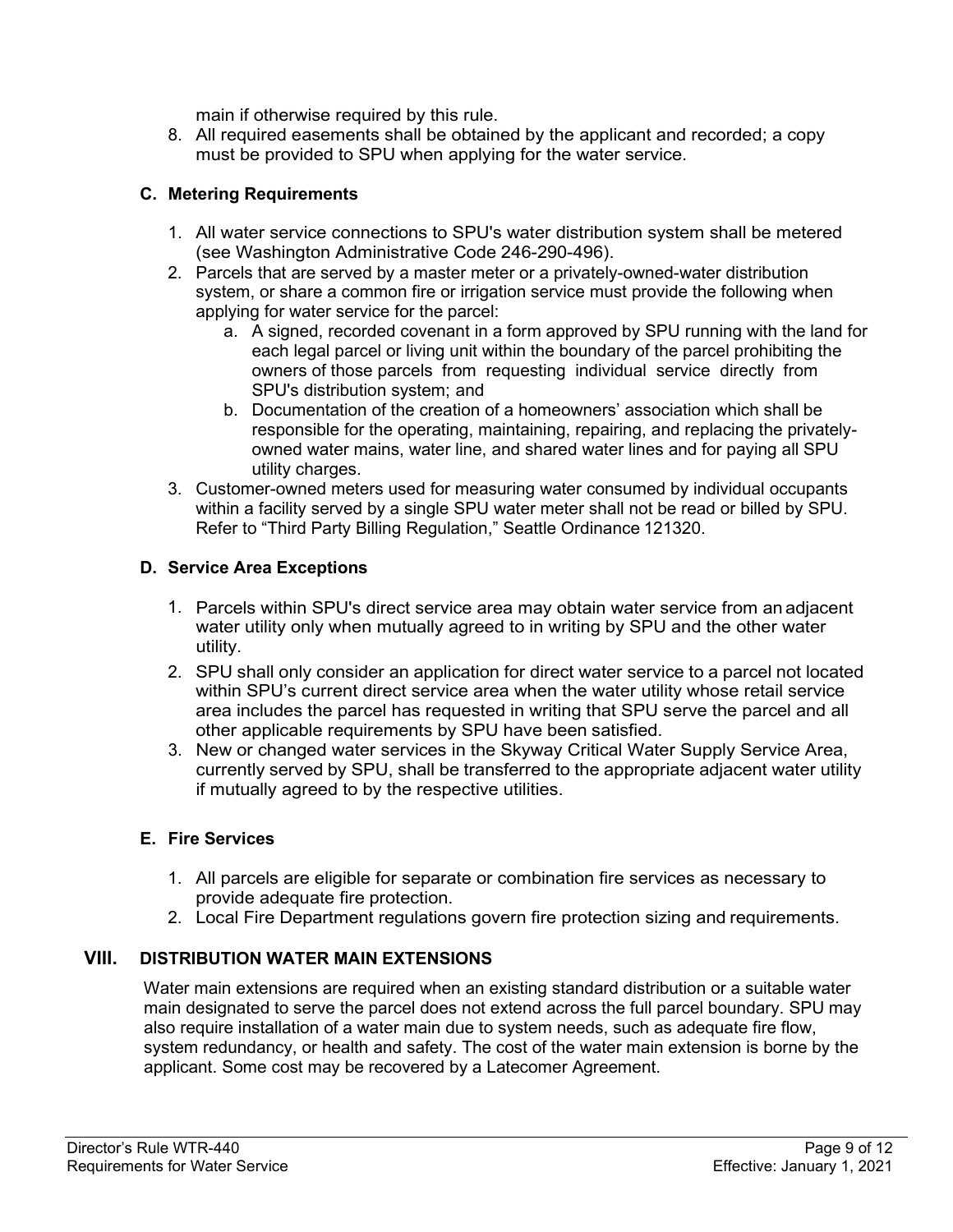## **A. General Requirements**

- 1. If the full extent of the parcel boundary does not abut an existing standard distribution or suitable water main, then a standard distribution water main shall be extended to cross the extent of the parcel boundary, connecting to an existing standard distribution or a suitable water main and a second existing standard distribution or a suitable water main, except when a new main extension will cross another parcel's street frontage in order to reach its second point of connection.
- 2. When there is only one standard distribution or suitable water main, new distribution water mains shall extend from a standard distribution or suitable water main to cross the full frontage of the property. If the parcel is immediately adjacent to an alley or street right-of-way, the water main shall extend beyond the parcel to the centerline of the alley or street right-of-way.
- 3. A water main extension is not required when one parcel:
	- a. Has a boundary with a standard or suitable water main along the full extent of that boundary; and
	- b. One boundary contains a standard distribution or suitable water main along the full extent of the boundary; and
	- c. A single water service is required.
- 4. New standard distribution water main installation shall follow current City of Seattle Plans and Specifications and SPU Design Standards and Guidelines.
- 5. In some circumstances, including but not limited to state highways, divided roadways, the presence of railroad or streetcar tracks, or other obstructions in the right-of-way, installing a standard distribution water main to serve each side of the road shall be required.
- 6. When the properties abutting a street to be occupied by a distribution water main extension share a combination of residential and any form of commercial, industrial, or institutional zoning, SPU may require the extension be suitable for the highest use classification.
- 7. SPU may require a standard distribution water main extension to be installed with a pipe larger than required in this rule.
	- a. When a larger diameter pipe is required for the project, the cost of the larger pipe shall be borne by the applicant.
	- b. In special circumstances, the system may be best served by installation of a water main larger than required by this rule or other system improvements. In such cases, SPU shall pay the difference in materials cost between the required standard distribution water main and the desired size.
- 8. If a standard distribution water main extension results in placement of a new water main adjacent to a street intersection or within 100 feet of the midpoint between two intersections, SPU shall require inclusion of a fire hydrant to conform with the existing fire hydrant spacing requirements.
- 9. Modification of an existing feeder main with a line valve, hydrant, gridding, or other appurtenances, as deemed appropriate by SPU, may allow the feeder main to provide a level of service equivalent to a distribution water main. Such improvements will be required in lieu of requiring installation of a parallel standard distribution water main, when determined by SPU to benefit the water system. When so modified, that portion of the feeder main proposed for providing new service will be reclassified as a feederdistributor main.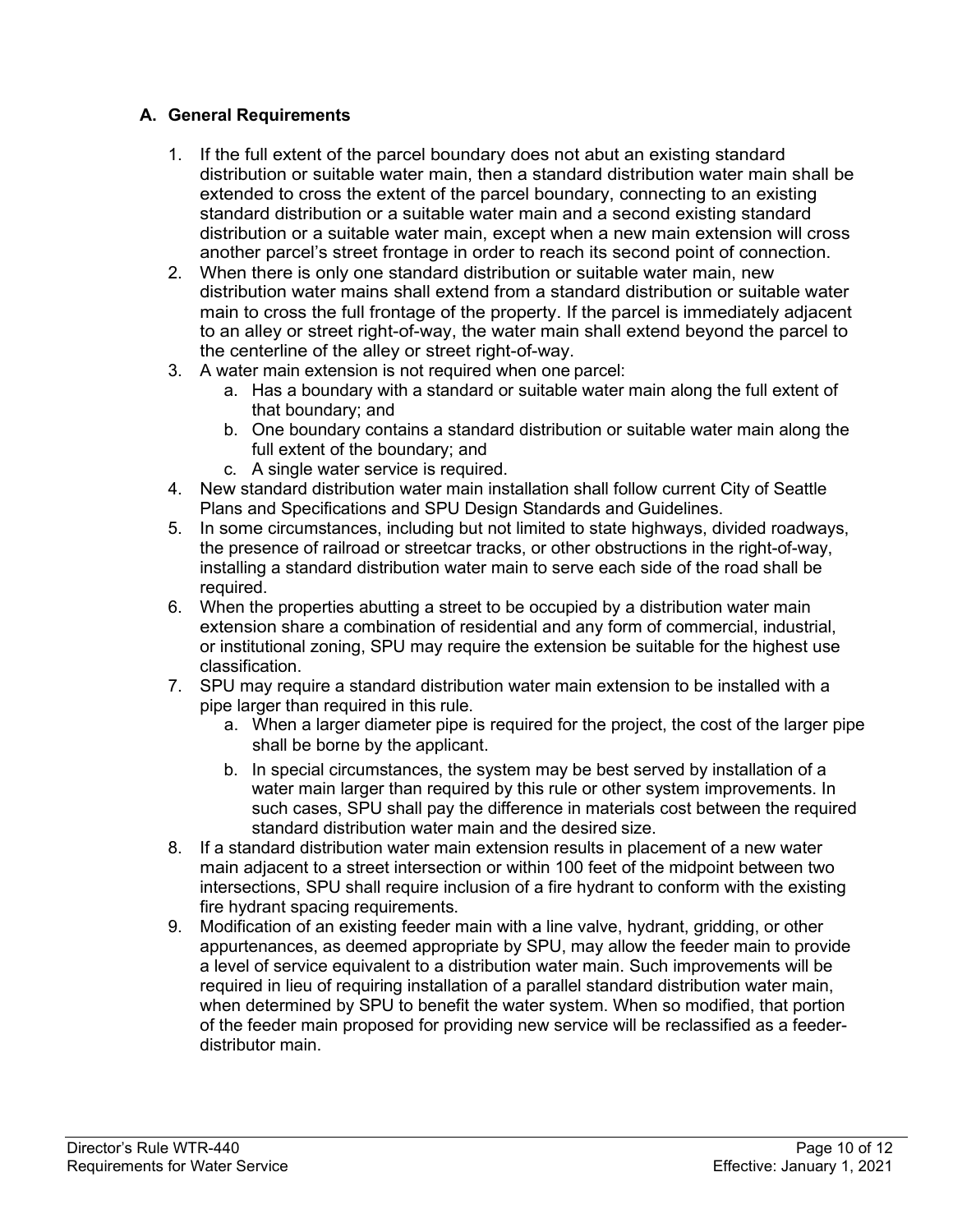## **B. Unit Lot Subdivisions**

A water main extension is not required for a unit lot subdivision when the following conditions are met:

- 1. The unit lots share a boundary with more than one street; and
- 2. One boundary contains a standard distribution or suitable water main along the full extent of the boundary; and
- 3. The maximum number of parcels not abutting a standard distribution or suitable water main does not exceed 14; and
- 4. The installation is feasible when considering site constraints and other construction conflicts.

#### **C. Last Developable Lot Exemption**

SPU shall waive the requirement to install a standard water main when:

- 1. The water main extension requirement is applicable to a parcel within a single-family zone for the entire block; and
- 2. The parcel is the last developable lot, as determined by SPU; and
- 3. There are no identifiable plans for future upzoning per the governing jurisdiction; and
- 4. There is no potential for future gridding, such as a natural barrier, ravine, or an open body of water.

#### **D. Water Main Extensions on a Private Parcel**

- 1. If one or more parcels requiring water service is landlocked, SPU may require that the applicant install a standard distribution water main on a private parcel.
- 2. An SPU-owned standard distribution water main may be required if the parent lot of a subdivision is more than 300 feet deep as measured from the parcel line at the public right-of-way to the point farthest away from it. Natural barriers preventing future gridding, such as ravines or open bodies of water, may be excluded from the total parcel depth, as determined by SPU.
- 3. If an SPU-owned standard distribution water main is required, a fire hydrant may be required.
- 4. An SPU-owned standard distribution water main may be required when the diameter of any of the water services needed for landlocked parcels is greater than 1-inch, or when more than 14 water services are needed for landlocked parcels.
- 5. The easement for an SPU-owned standard distribution water main on a private parcel shall be the width of the roadway and at least 15-feet wide and subject to COS Standard Plans for Municipal Construction, Standard Plan No. 030 and COS Standard Specifications for Municipal Construction Section 1-07.17(2). If other utilities are installed within the granted easement, horizontal and vertical clearances between the utilities and the SPU pipe shall follow City Specifications, Standard Plans and Design and Guidelines.